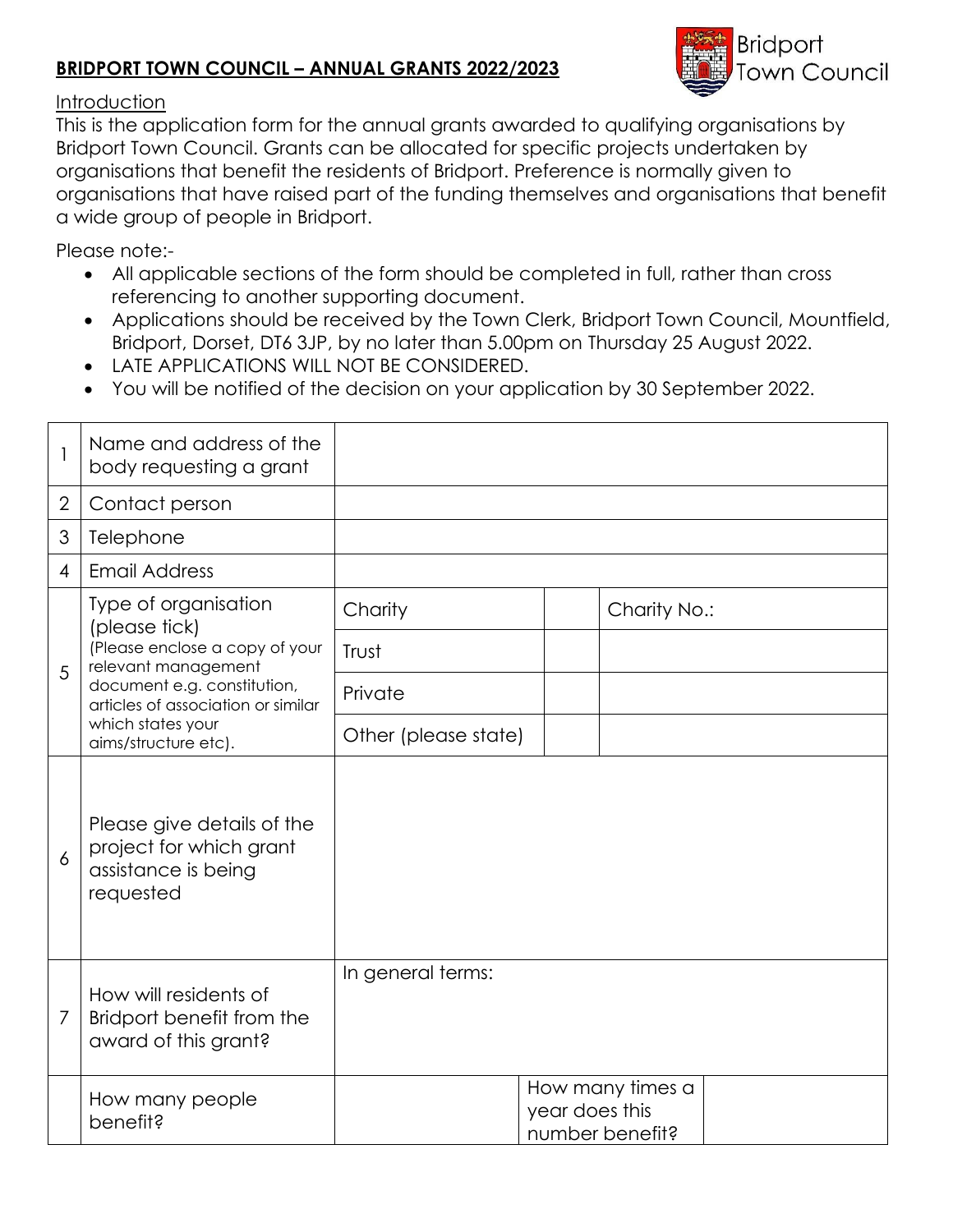| 8            | How much grant is requested<br>(rounded to the nearest £50)                                                                                                                                                                     |                                                                              |  |  | Amount your volunteers or<br>staff raised for the<br>project? |                                                |        |                   |  |  |
|--------------|---------------------------------------------------------------------------------------------------------------------------------------------------------------------------------------------------------------------------------|------------------------------------------------------------------------------|--|--|---------------------------------------------------------------|------------------------------------------------|--------|-------------------|--|--|
| 9            | Please specify the date(s) when<br>the grant money will be spent -<br>month/year?                                                                                                                                               |                                                                              |  |  |                                                               |                                                |        |                   |  |  |
| 10           |                                                                                                                                                                                                                                 | What is the total cost of this project (if amount exceeds this application)? |  |  |                                                               |                                                |        |                   |  |  |
|              | Please give details of other<br>assistance you are seeking (and<br>from whom) for this project /<br>activity (where appropriate, the<br>Town Council would ideally like<br>to see that some other funding<br>has been approved) | Organisation                                                                 |  |  |                                                               |                                                | Amount | Approved<br>(Y/N) |  |  |
|              |                                                                                                                                                                                                                                 | a                                                                            |  |  |                                                               |                                                |        |                   |  |  |
| 11           |                                                                                                                                                                                                                                 | b                                                                            |  |  |                                                               |                                                |        |                   |  |  |
|              |                                                                                                                                                                                                                                 | $\mathsf{C}$                                                                 |  |  |                                                               |                                                |        |                   |  |  |
|              |                                                                                                                                                                                                                                 |                                                                              |  |  |                                                               |                                                |        |                   |  |  |
| 12           | Summary of estimated project costs:                                                                                                                                                                                             |                                                                              |  |  |                                                               | Any further cost information?                  |        |                   |  |  |
| a            | Total amount from bodies<br>$11(a)$ to $(d)$ above:                                                                                                                                                                             |                                                                              |  |  |                                                               |                                                |        |                   |  |  |
| þ            | Amount requested from Bridport<br>Town Council:                                                                                                                                                                                 |                                                                              |  |  |                                                               |                                                |        |                   |  |  |
| $\mathsf C$  | Your own Fundraising:                                                                                                                                                                                                           |                                                                              |  |  |                                                               |                                                |        |                   |  |  |
| d            | Total                                                                                                                                                                                                                           |                                                                              |  |  |                                                               |                                                |        |                   |  |  |
| 13           | Supporting information is specifically<br>required for a grant to be considered, even<br>if the latest figures are not yet audited                                                                                              |                                                                              |  |  | Tick if<br>enclosed                                           | Add any comments<br>regarding $13(a)$ to $(d)$ |        |                   |  |  |
| a            | Last two years income and expenditure<br>statements                                                                                                                                                                             |                                                                              |  |  |                                                               |                                                |        |                   |  |  |
| b            | Latest Balance Sheet                                                                                                                                                                                                            |                                                                              |  |  |                                                               |                                                |        |                   |  |  |
| $\mathsf{C}$ | Latest Bank Statement                                                                                                                                                                                                           |                                                                              |  |  |                                                               |                                                |        |                   |  |  |
| d            | Other items                                                                                                                                                                                                                     |                                                                              |  |  |                                                               |                                                |        |                   |  |  |
| 4            | Bank details (bank, account<br>name, number and sort code)                                                                                                                                                                      |                                                                              |  |  |                                                               |                                                |        |                   |  |  |
| 15           | Please print your name                                                                                                                                                                                                          |                                                                              |  |  |                                                               |                                                |        |                   |  |  |
| 16           | Position                                                                                                                                                                                                                        |                                                                              |  |  |                                                               |                                                |        |                   |  |  |
| 17           | Signature                                                                                                                                                                                                                       |                                                                              |  |  |                                                               | Date                                           |        |                   |  |  |

If there is insufficient space in any box on this form, please complete details on a separate sheet, including a note of the box number on the form to which the extra information refers.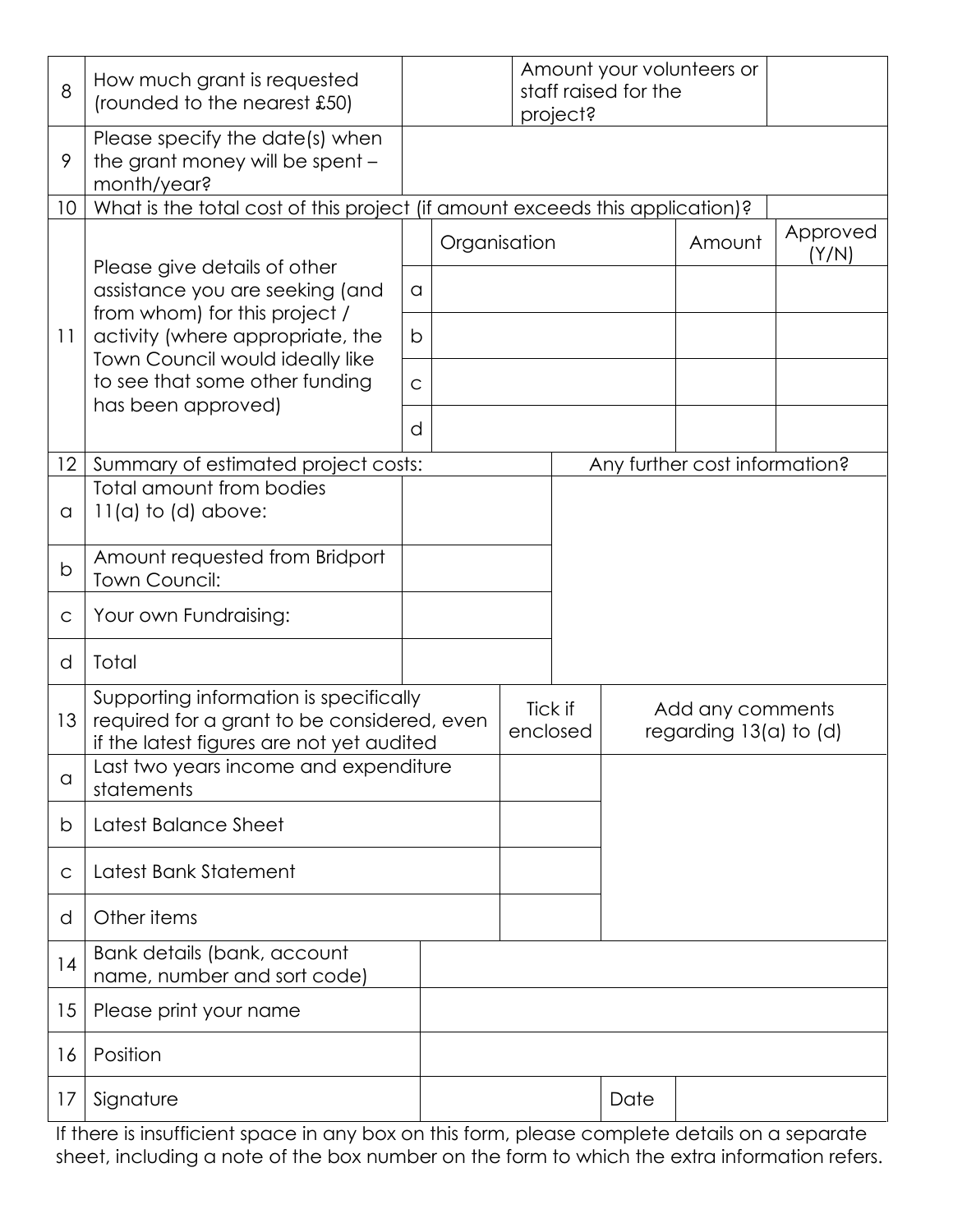**For 2022/23, the Town Council particularly welcomes, but not exclusively, applications that demonstrate a benefit in terms of:**

- **enhancing social inclusion in Bridport;**
- **strengthening community resilience in Bridport;**
- **promoting or contributing to Bridport as a [Rights Respecting](https://bridportrightstown.org/) Town; or**
- **contributing to the Town Council's Climate Emerg[ency Action Plan.](https://www.bridport-tc.gov.uk/wp-content/uploads/2019/11/Climate-Emergency-Action-Plan-FINAL-v5-following-Full-Council-approval.pdf)**

Save in exceptional circumstances, the general criteria for awarding grants are as follows:

Criteria 1. Each request for financial assistance should normally be for a specific project, and will be treated on its merits, taking into account how closely it meets this general criteria. Normally a grant of up to £500 will be considered which is in line with many other local councils. Larger grants may be considered but need to be a special case and thus may be awarded only in exceptional circumstances.

Criteria 2. Organisations that have not taken care to either complete the application form properly or have prepared a sound justification should be notified that more information is needed, but if not forthcoming should not normally be considered for a grant. Unless the applicant is a new 'start up' organisation in its first year of activity, a grant should not be given without seeing an applicant's bank statement and accounts information.

Criteria 3. Charities, voluntary bodies, trusts and similar organisations will be favoured, whereas private organisations and individuals should normally not be considered. Where an organiser or other associates of a body (not governed by Charity/Trust law) takes a fee which supplements their income, or where a grant may be used to provide an asset that may in the future be realised by an individual or plc., grants should not be considered.

Criteria 4. Preference should be given to organisations based in Bridport. Organisations based outside Bridport will be considered only if it benefits the people of Bridport and if there is no similar Bridport based organisation involved in the same general activity.

Criteria 5. Grants should normally only be considered where the organisations' volunteers and members can demonstrate that they have made an effort to raise part of the sum required.

Criteria 6. Preference in terms of the amount of a grant to be awarded would normally be given to organisations that benefit larger numbers of Bridport people, pro-rata over the course of a whole year. Nonetheless, this should not preclude lesser amounts being considered for smaller qualifying organisations that deal with fewer Bridport people.

Criteria 7. Preference should normally be given to bodies that are not funded by Dorset Council.

Please note that grants are awarded subject to the following conditions set out overleaf.